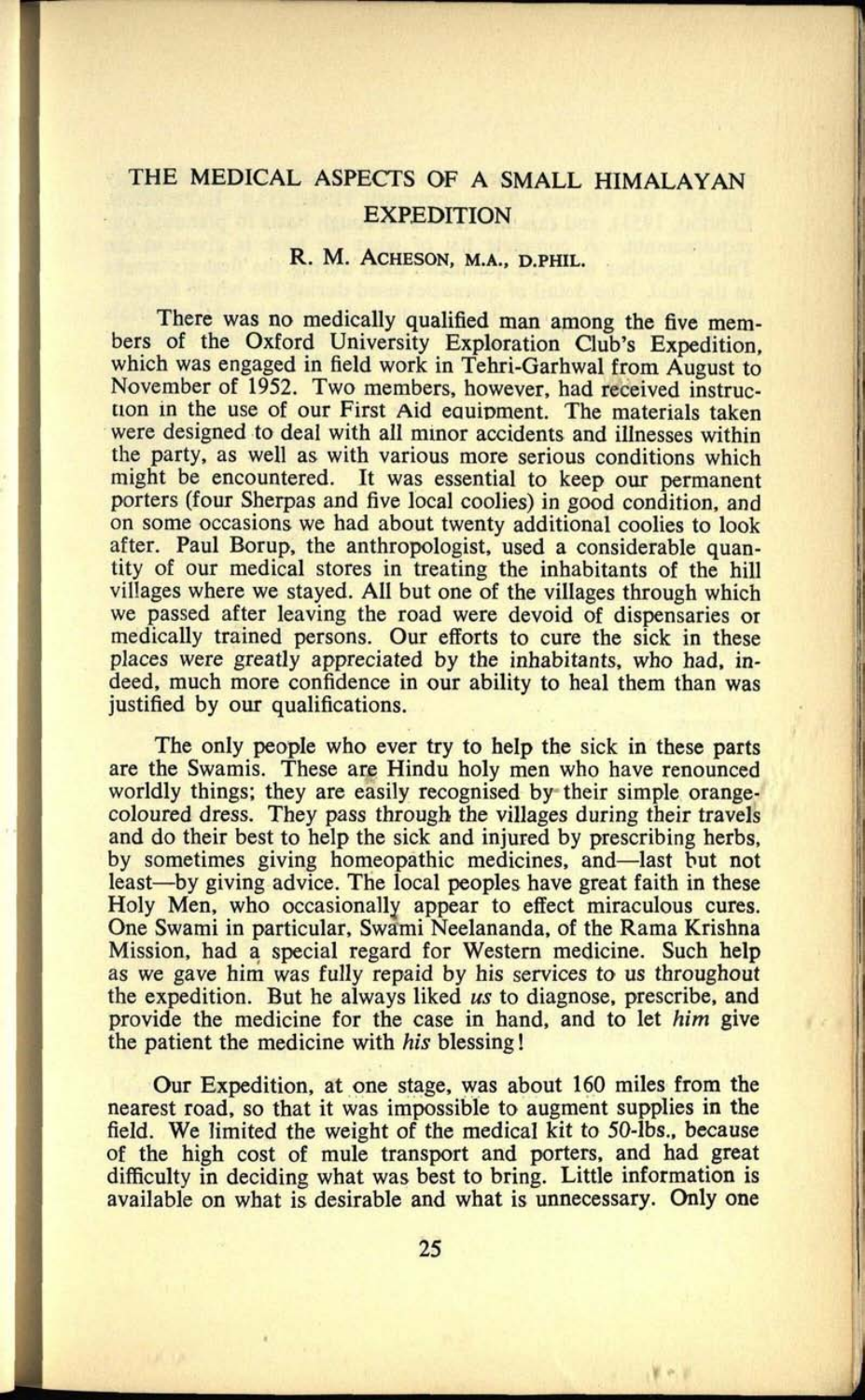previous expedition appears to have published its medical supply list (W. H. Murray, THE SCOTTISH HIMALAYAN EXPEDITION, London, 1951), and this was used as a rough basis in planning our requirements. A complete list of what we took is given in the Table, together with the quantities used during the first six weeks in the field. The detail of quantities used during the whole Expedition is not available, as a list was not made of the unused materials before their presentation to the Rana Krishna Mission Hospital; general remarks on this can, however, be made.

|                                                            |               |              |              | Amount used in  |  |
|------------------------------------------------------------|---------------|--------------|--------------|-----------------|--|
|                                                            |               |              | Original     | first six weeks |  |
| Material Brought.                                          |               |              | Quantity.    | in the field.   |  |
| Paludrine Tablets, 0.1-g.<br>                              |               |              | 1000         | 400             |  |
| Sulphamezathine, 0.5-g.<br>                                |               |              | 500          | 100             |  |
| Sulphaguanidine, 0.5-g.<br><br>                            | $\cdot \cdot$ |              | 500          | 200             |  |
| Aspirin, 5-grains<br><br>                                  |               |              | 500          | 150             |  |
| Aspirin-codeine<br>$\cdots$<br><br>                        | .             | .            | 500          | 250             |  |
| Castor oil capsules<br><br>                                |               |              | 100          | $\bf{0}$        |  |
| Bismuth Salicylate, 5-grain<br>$\ddotsc$                   | .             |              | 500          | 300             |  |
| Proflavine throat tablets<br>                              |               |              | 100          | $\bf{0}$        |  |
| Dovers pills<br><br><br>                                   | .             | $\cdot$ .    | 50           | $\bf{0}$        |  |
| Soneryl tablets<br>.<br><br>.                              |               |              | 25           | $\bf{0}$        |  |
| Glycerine of Thymol throat tablets                         | .             |              | $8-0z$ .     | $4 - 0Z$ .      |  |
| Glycerine and blackcurrant pastilles                       | $rac{1}{2}$   |              | $8-0z$ .     | $5-0z$ .        |  |
| Chlorodyne<br><br>$\cdots$<br>$\cdots$                     |               |              | $3-0z$ .     | $\bf{0}$        |  |
| Ear drops<br>$\dddot{\phantom{0}}$<br><br><br>             | $\ddotsc$     | .            | $0.5 - 0z$ . | $\bf{0}$        |  |
| Zinc sulphate and adrenalin eye drops                      |               | .            | $0.5 - 0z$ . | 0               |  |
| Vaseline<br>.<br><br><br>                                  |               |              | $4 - oz.$    | $0.5 - oz.$     |  |
| Mandl's paint<br><br>.<br>$\dddotsc$                       | $\ddotsc$     |              | $1-oz.$      | 0               |  |
| Iodine solution<br>$\dddot{\phantom{0}}$<br><br>$\ddotsc$  |               |              | $16 - 0z$ .  | $6-0z$          |  |
| Iodine pencils<br>$\dddotsc$<br><br>                       |               |              | 12           | 10              |  |
| Whitfield's ointment<br>.<br>$\cdots$                      |               |              | $2$ -oz.     | $\bf{0}$        |  |
| Castilani's paint<br>$\dddot{\phantom{0}}$<br><br>$\cdots$ | $\cdots$      |              | $1 - oz.$    | $\bf{0}$        |  |
| Sulphacetamide ointment<br>                                |               | .            | $1-0z$ .     | $0.25 - 0z$     |  |
| Potassium permanganate<br>                                 |               |              | $4 - 0Z$ .   | 0               |  |
| D.D.T. with pyrethrum<br>.<br>$\cdots$                     |               |              | 4 tubes      | 2-3 tubes       |  |
| Cascara tablets<br>.<br><br>                               | $\cdots$      |              | 100          | 0               |  |
| <b>Dettol</b><br><br><br><br>                              |               | $\cdots$     | $8-0z$ .     | $4-0Z$          |  |
| C.T.A.B.<br><br><br>                                       | $\cdots$      | .            | $2$ -oz.     | $0.5 - 0z$ .    |  |
| Bismuth Formic Iodide powder                               |               |              | $21 - g.$    | $c. 15-g.$      |  |
| Surgical spirit                                            | $\cdots$      | $\cdots$     | $8-0z$ .     | $3 - 0Z$ .      |  |
| Morphia, Cocaine lamellae, and Snake                       |               | <b>B</b> ite |              |                 |  |
| serum (dried) were obtained in India.                      |               |              |              |                 |  |
| Lip pomade<br><br>                                         |               |              | 12 tubes     | 7 tubes         |  |
| <b>Sun</b><br>protection<br>cream, containing              | titanium      |              |              |                 |  |
| dioxide<br><br>$\ddotsc$<br>$\ddotsc$                      |               |              | 100 tubes    | 18 tubes        |  |
| Sun protection cream<br><br>                               |               |              | 100 tubes    | 24 tubes        |  |
| "Mylol" insect repellant<br>$\cdot$ .                      |               |              | 3<br>bottles | $\bf{0}$        |  |
| Vitamin C, 0.5-g. tablets<br>$\cdots$                      | $\cdots$      | $\cdots$     | 500          | 50              |  |
| Vitamin B complex tablets<br>$\cdots$                      | $\ddotsc$     | $\cdots$     | 500          | 25              |  |
| Triangular bandages<br>.<br>                               |               |              | 3            | $\bf{0}$        |  |
| Oiled silk<br><br><br><br>                                 |               | .            | $0.5$ -yard  | $\bf{0}$        |  |
|                                                            |               |              |              |                 |  |

TABLE

26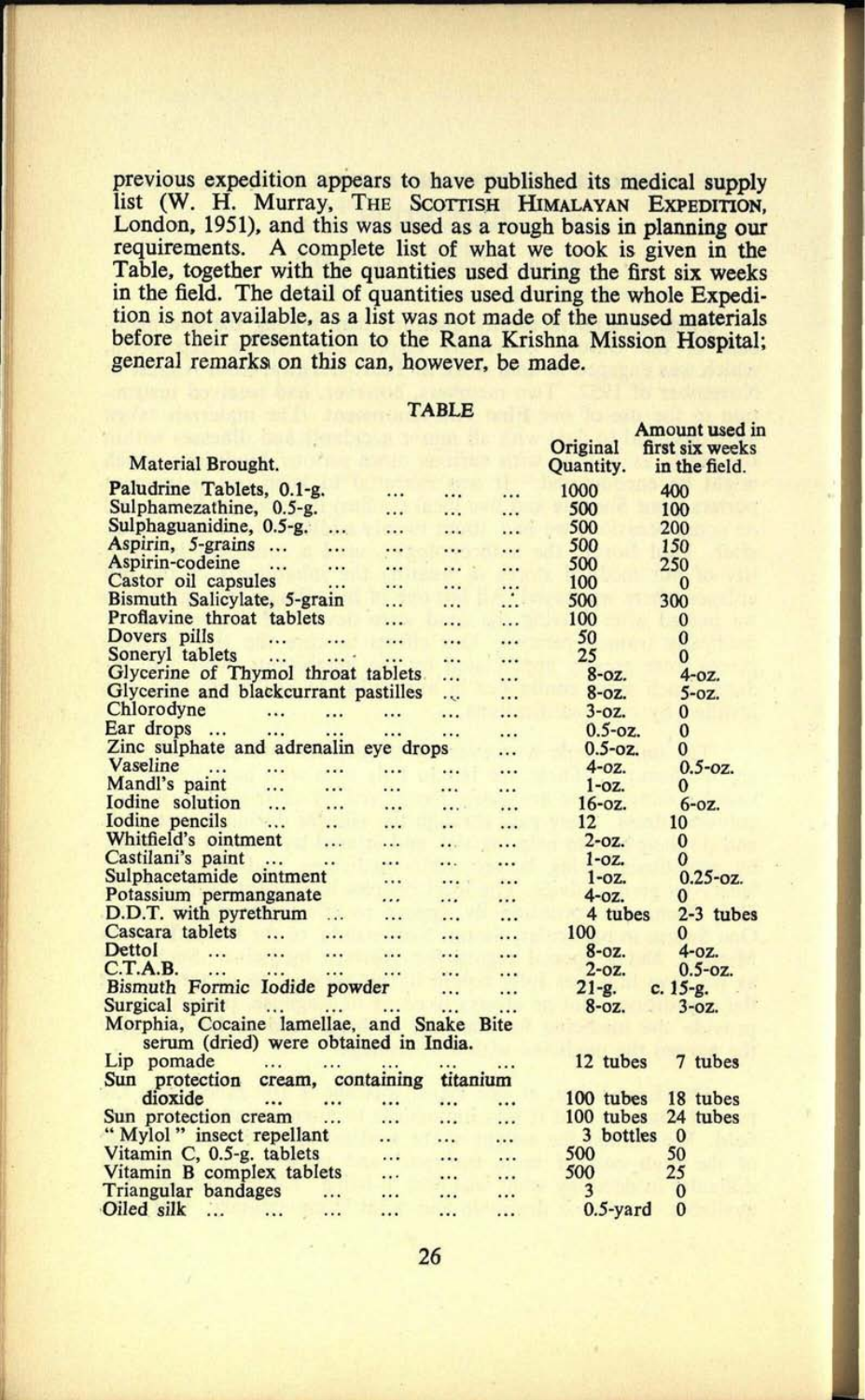| Tule gras<br>$\cdots$<br>                    |                     |          |                   | $1 - oz.$               | $\bf{0}$                 |
|----------------------------------------------|---------------------|----------|-------------------|-------------------------|--------------------------|
| Plaster of paris bandages, 4-in.             |                     |          |                   | 2                       | 0                        |
| Clinical thermometers<br>$\cdots$            | $\cdots$            |          |                   | $\overline{\mathbf{3}}$ | 1 broken                 |
| Scalpel<br><br>$\cdots$<br>$\dddotsc$        | .                   |          | $\cdots$          | $\overline{1}$          |                          |
| <b>Scissors</b><br><br>$\cdots$<br>$\cdots$  |                     |          |                   | $\overline{2}$          |                          |
| Forceps large<br>$\dddotsc$<br>              |                     |          |                   | 1                       |                          |
| Spencer-Wells forceps<br>                    |                     |          |                   | 3                       | $\overline{\phantom{0}}$ |
| Forceps small<br><br>                        |                     |          |                   | 1                       |                          |
| Hypodermic syringes, 10-c.c., 2-c.c.,        |                     | and      | $1-c.c.$          | 3                       |                          |
| Needles for the syringes                     |                     |          | $\cdots$          | 9                       |                          |
| Suture needles<br><br>                       | $\cdots$            |          | $\cdots$          | 3                       |                          |
| Tubes of gut<br><br>$\cdots$                 | $\cdots$            |          | $\cdots$          | 3                       | $\mathbf{0}$             |
| Dental forceps<br>$\ddotsc$<br>$\cdots$      | $\cdots$            |          |                   | 6                       |                          |
| Cartridge syringe<br>$\dddotsc$              |                     | $\cdots$ |                   | $\mathbf{1}$            |                          |
| Needles for syringe<br>                      | .                   | $\cdots$ |                   | 12                      | $\bf{0}$                 |
| Cartridges of local anaesthetic              | .                   | .        |                   | 20                      | $\bf{0}$                 |
| Dental mirrors<br>.<br>                      |                     |          |                   | 2                       |                          |
| Carbolised resin<br>                         |                     |          |                   | $1 - oz.$               | $\bf{0}$                 |
| Ethyl chloride<br><br>                       |                     |          | $\dddot{\bullet}$ | $100 - g.$              | 0                        |
|                                              |                     |          |                   |                         |                          |
| Penicillin, for injection, 1.0 million units |                     |          |                   | 6                       | $\bf{0}$                 |
| Penicillin, for injection, 0.5 million units |                     |          |                   | 6                       | $\bf{0}$                 |
| Penicillin throat lozenges                   | .                   | .        | $\cdots$          | 40                      | $\bf{0}$                 |
| Penicillin ointment<br>                      | $\cdots$            |          | $\ddot{\bullet}$  | $2$ -oz.                | $2 - 0z$ .               |
| Ampoules sterile water, 10-c.c.              |                     |          |                   | 10                      | $\bf{0}$                 |
| Aureomycin tablets, 0.5-g.                   |                     |          | .                 | 32                      | $\Omega$                 |
| Aureomycin ointment                          | $\cdots$            |          | .                 | $6 - 0Z$ .              | $1.5 - oz.$              |
| <br>Aureomycin eye ointment                  |                     |          |                   | 3 tubes                 | $0.25$ tube              |
| Chloromycetin tablets, 0.25-g.               | .                   | .        |                   | 200                     | $\bf{0}$                 |
|                                              |                     | .        |                   |                         |                          |
| Gauze                                        |                     |          |                   | 12 yards                | 2 vards                  |
|                                              | .                   |          | $\cdots$          | $12 - 0z$ .             | $7 - oz.$                |
| Cotton wool<br>                              |                     |          |                   | 6                       | $\bf{0}$                 |
| Crepe bandages, 3-in.<br>                    |                     |          |                   | $\overline{3}$          | $\mathbf{0}$             |
| Crepe bandages, 2.5-in.<br>                  |                     |          |                   | $6-0z$ .                | $2$ -oz.                 |
| Boric lint<br><br><br>$\cdots$               | $\cdot \cdot \cdot$ |          |                   | $\overline{4}$          | ı                        |
| Elastic adhesive bandages, 3-in. x 3-in.     |                     |          |                   |                         | 4.5 yards                |
| Elastoplast bandage<br>                      |                     |          |                   | 6 yards<br>36           | 9                        |
| Bandages, 2.5-in.<br>                        |                     |          |                   | c.                      |                          |
| Zinc Oxide plaster<br>                       | $\dddotsc$          |          |                   | 6 yards                 | 2 yards                  |

The Expedition suffered little from minor ailments. We all took "paludrine" daily in the foot hills where there was <sup>a</sup> certain amount of malaria. Only one member of the party go<sup>t</sup> dysentery, a mild attack, which responded rapidly to sulphaguanidine. Great care was taken that the drinking water supplies were either boiled, or did not come from villages or irrigation channels. There was plenty of " good " water available in August at the end of the monsoon season, but on our return it was scarce. On one occasion we were forced to use surface water from a field in which cattle roamed; this was well boiled and apparently caused no ill effects. All members of the party at times suffered from severe indigestion caused by local foods (largely rice). By far the most effective remedy for this was bismuth salicylate (20-40 grains),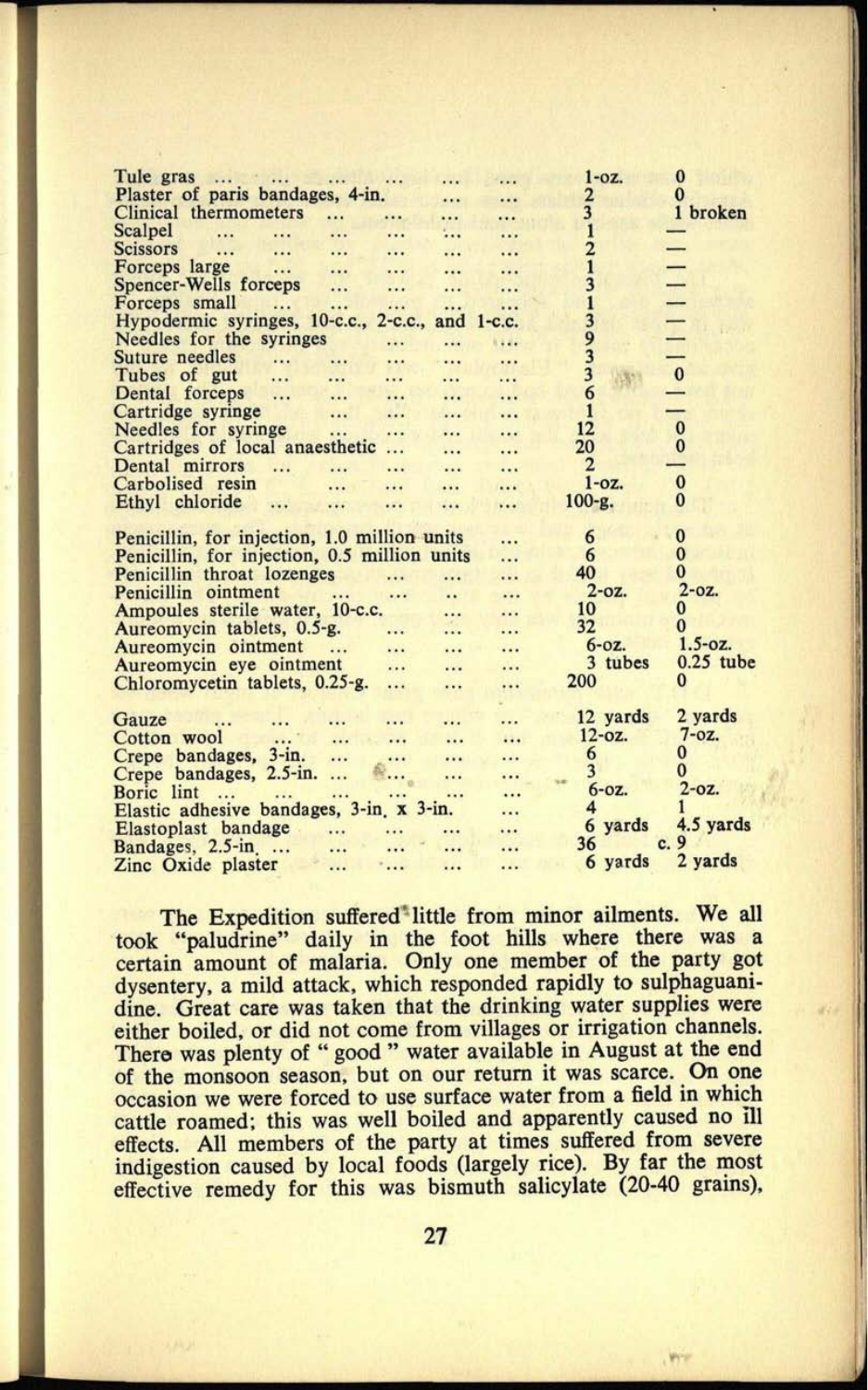which was also very good for high altitude digestive troubles. Aspirin-codeine tablets gave much relief from high altitude headache, while aspirin alone had little effect.

The bismuth-formic-iodide powder was excellent for minor abrasions, etc., and appeared to promote very rapid healing. It was in great demand and we wished we had brought more. We occasionally mixed it with our ordinary sun protection cream to give an ointment. " Elastoplast " was extremely valuable; we did not have enough and had to use our supply sparingly. The porters often used no footwear while carrying their 68/80-lb. loads and many cut feet were the result. More cotton wool would also have been welcome.

The penicillin ointment lost its potency under field conditions at an early stage and was not worth bringing. The aureomycin ointment, however, retained its activity throughout the Expedition. It proved very useful in the treatment of septic wounds, dealt with by the local people by the application of cow-dung. The aureomycin eye ointment was only used once, when it cleared up a septic eye in a mule.

D.D.T. *with pyrethrum* gave great comfort at night when we slept in " dharamsalas," or village rest houses. These places were invariably flea-ridden, but it was possible to sleep comfortably after dusting oneself and sleeping bag with this powder; the uninvited bed-fellows rapidly became extinct.

A few teeth were successfully extracted from the villagers, who did not approve of the use of local anaesthetics.

The Vitamin B and C tablets proved unnecessary, as we were lucky enough to obtain frequent supplies of fresh meat and vegetables. The insect repellant was also not required.

The sun protection creams, specially prepared for the Expedition by Crookes Laboratories Ltd., were of great value. The ordinary cream which contained a colourless substance absorbing ultra-violet radiation worked well at low altitudes. altitudes and on snow the titanium dioxide cream was unreservedly excellent. It was very efficient, none of the party using it were affected by the intense sunlight while travelling over snow above 21,000 feet. Its covering power was much higher than that of the normal zinc oxide creams and it did not rub off so easily.